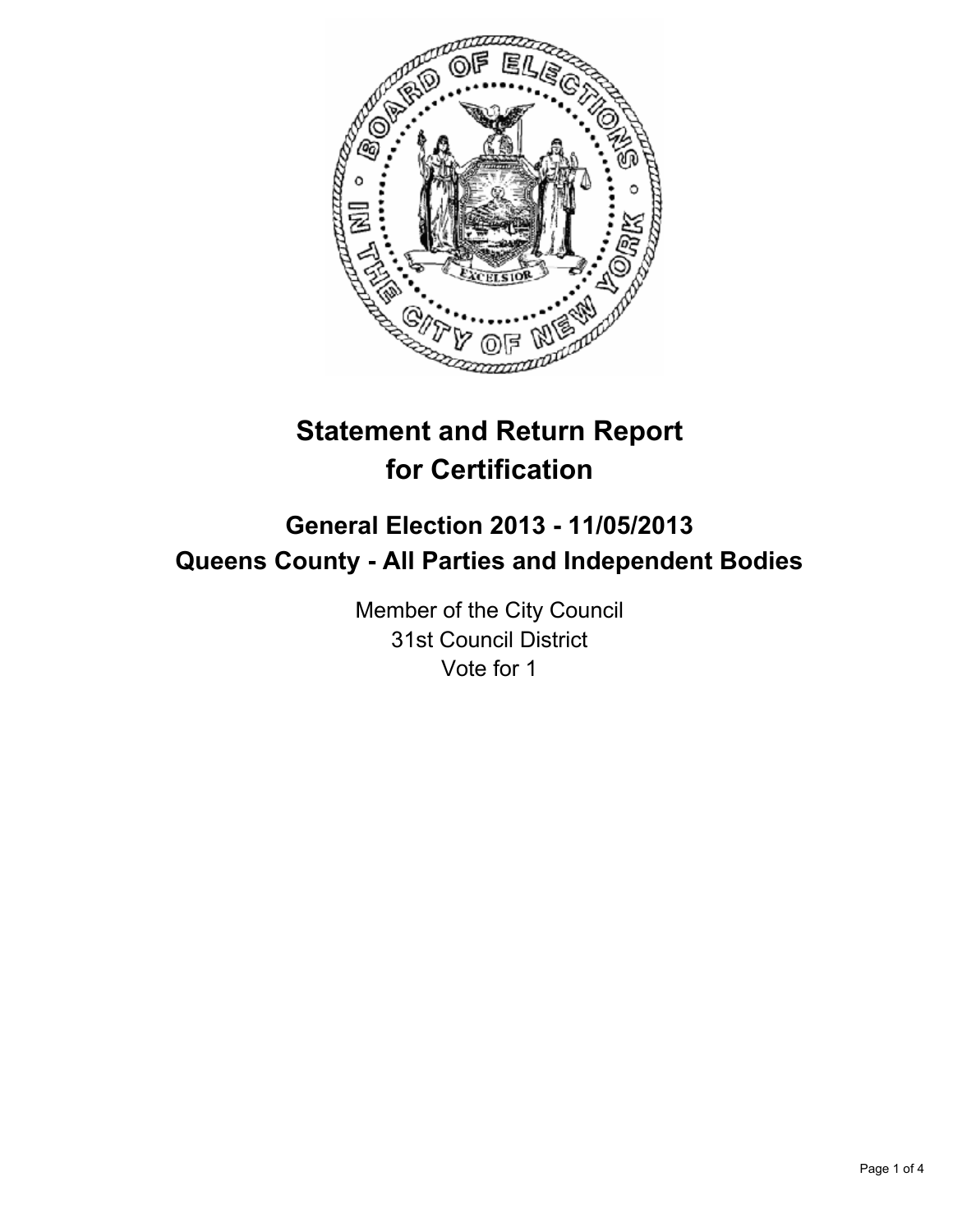

## **Assembly District 23**

| <b>PUBLIC COUNTER</b>                                    | 4,016 |
|----------------------------------------------------------|-------|
| <b>EMERGENCY</b>                                         | 0     |
| ABSENTEE/MILITARY                                        | 341   |
| <b>FEDERAL</b>                                           | 0     |
| <b>SPECIAL PRESIDENTIAL</b>                              | 0     |
| <b>AFFIDAVIT</b>                                         | 61    |
| <b>Total Ballots</b>                                     | 4,418 |
| Less - Inapplicable Federal/Special Presidential Ballots | 0     |
| <b>Total Applicable Ballots</b>                          | 4,418 |
| DONOVAN J. RICHARDS (DEMOCRATIC)                         | 2,984 |
| SCHERIE S. MURRAY (REPUBLICAN)                           | 668   |
| RICARDO BROWN (JOBS & EDUCATION)                         | 94    |
| DAVID VANDERVELDE (WRITE-IN)                             | 1     |
| ELIZABETH CROWLEY (WRITE-IN)                             | 1     |
| <b>ISAAC PANSEE (WRITE-IN)</b>                           | 1     |
| LEW SIMON (WRITE-IN)                                     | 4     |
| UNATTRIBUTABLE WRITE-IN (WRITE-IN)                       | 1     |
| <b>Total Votes</b>                                       | 3,754 |
| Unrecorded                                               | 664   |

### **Assembly District 29**

| PUBLIC COUNTER                                           | 8,525 |
|----------------------------------------------------------|-------|
| <b>EMERGENCY</b>                                         | 1     |
| ABSENTEE/MILITARY                                        | 154   |
| <b>FFDFRAI</b>                                           | 0     |
| <b>SPECIAL PRESIDENTIAL</b>                              | 0     |
| <b>AFFIDAVIT</b>                                         | 54    |
| <b>Total Ballots</b>                                     | 8,734 |
| Less - Inapplicable Federal/Special Presidential Ballots | 0     |
| <b>Total Applicable Ballots</b>                          | 8,734 |
| DONOVAN J. RICHARDS (DEMOCRATIC)                         | 7,524 |
| SCHERIE S. MURRAY (REPUBLICAN)                           | 189   |
| RICARDO BROWN (JOBS & EDUCATION)                         | 242   |
| COREY GUMBS (WRITE-IN)                                   | 1     |
| ERIC SOUTHWOOD (WRITE-IN)                                | 1     |
| JACQUES LEANDRE (WRITE-IN)                               | 1     |
| JOHN W. CRONIN (WRITE-IN)                                | 1     |
| LEONA FERGUSON (WRITE-IN)                                | 1     |
| MIKE DUNCAN (WRITE-IN)                                   | 1     |
| UNATTRIBUTABLE WRITE-IN (WRITE-IN)                       | 1     |
| WILLIAM R. LERTOLA (WRITE-IN)                            | 1     |
| <b>Total Votes</b>                                       | 7,963 |
| Unrecorded                                               | 771   |
|                                                          |       |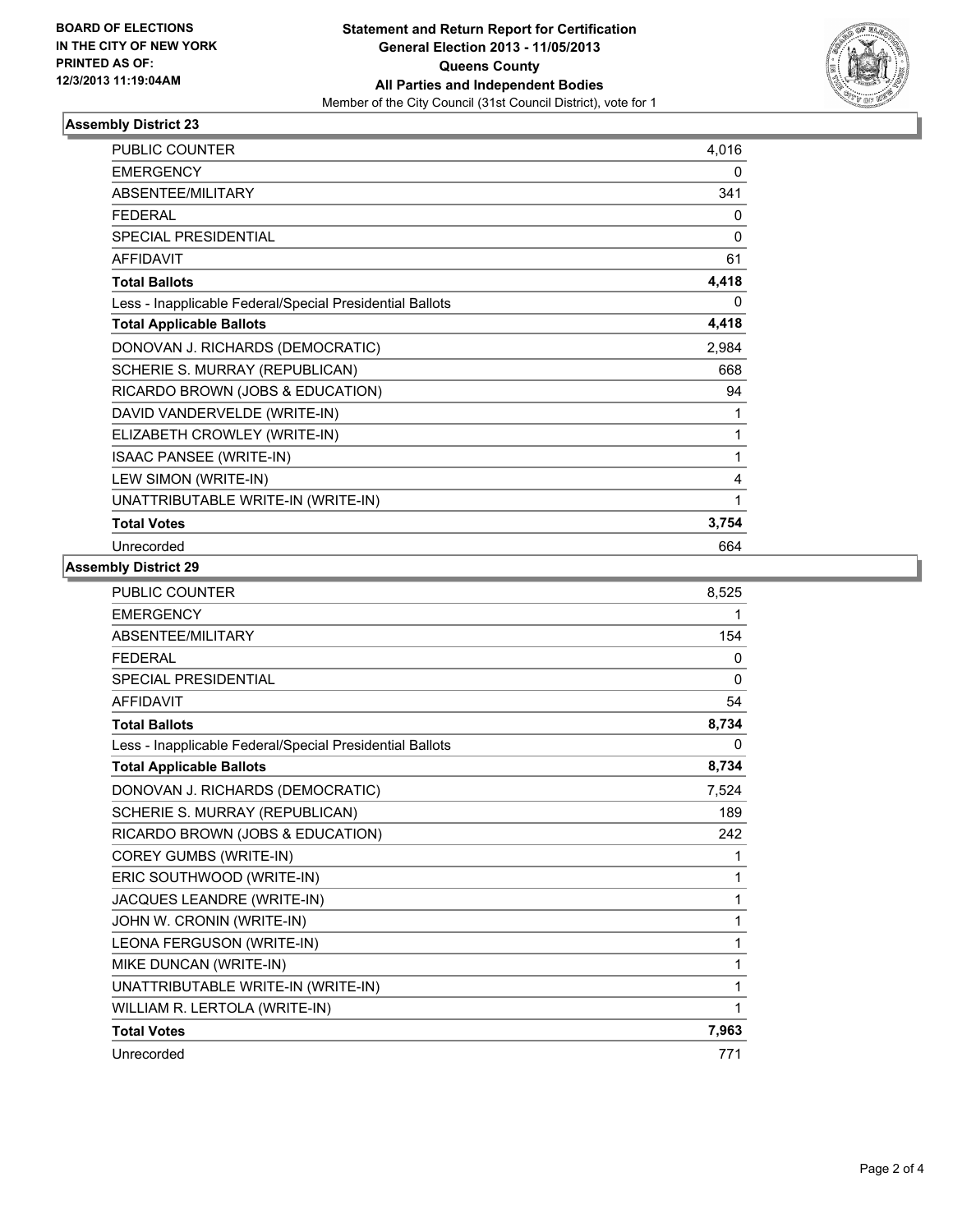

### **Assembly District 31**

| PUBLIC COUNTER                                           | 7,657 |
|----------------------------------------------------------|-------|
| <b>EMERGENCY</b>                                         | 0     |
| <b>ABSENTEE/MILITARY</b>                                 | 218   |
| <b>FEDERAL</b>                                           | 0     |
| <b>SPECIAL PRESIDENTIAL</b>                              | 0     |
| <b>AFFIDAVIT</b>                                         | 82    |
| <b>Total Ballots</b>                                     | 7,957 |
| Less - Inapplicable Federal/Special Presidential Ballots | 0     |
| <b>Total Applicable Ballots</b>                          | 7,957 |
| DONOVAN J. RICHARDS (DEMOCRATIC)                         | 6,888 |
| SCHERIE S. MURRAY (REPUBLICAN)                           | 203   |
| RICARDO BROWN (JOBS & EDUCATION)                         | 155   |
| ERIC ULRICH (WRITE-IN)                                   | 3     |
| LANCE EASTACHE (WRITE-IN)                                | 1     |
| RICARDO BROWN (WRITE-IN)                                 | 1     |
| UNATTRIBUTABLE WRITE-IN (WRITE-IN)                       | 1     |
| <b>Total Votes</b>                                       | 7,252 |
| Unrecorded                                               | 705   |

#### **Assembly District 32**

| <b>PUBLIC COUNTER</b>                                    | 948 |
|----------------------------------------------------------|-----|
| <b>EMERGENCY</b>                                         | 0   |
| ABSENTEE/MILITARY                                        | 13  |
| FFDFRAI                                                  | 0   |
| <b>SPECIAL PRESIDENTIAL</b>                              | 0   |
| <b>AFFIDAVIT</b>                                         | 6   |
| <b>Total Ballots</b>                                     | 967 |
| Less - Inapplicable Federal/Special Presidential Ballots | 0   |
| <b>Total Applicable Ballots</b>                          | 967 |
| DONOVAN J. RICHARDS (DEMOCRATIC)                         | 786 |
| SCHERIE S. MURRAY (REPUBLICAN)                           | 19  |
| RICARDO BROWN (JOBS & EDUCATION)                         | 39  |
| <b>Total Votes</b>                                       | 844 |
| Unrecorded                                               | 123 |